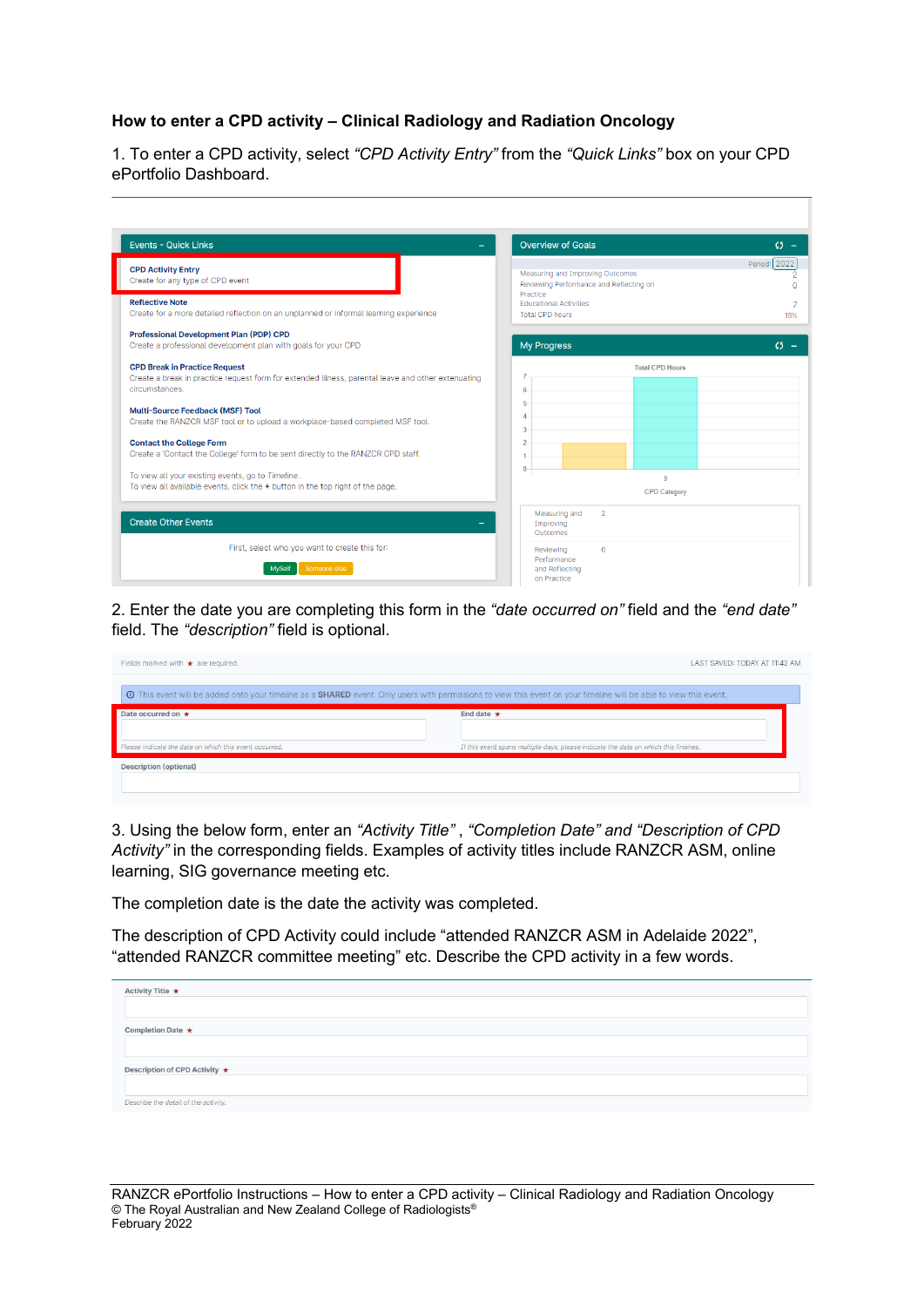4. All CPD activity types are grouped under 3 broad categories – Educational Activities, Reviewing Performance and Reflecting on Practice and Measuring and Improving Outcomes.

| CPD Activity Type $\star$                                                        |                         |
|----------------------------------------------------------------------------------|-------------------------|
| Search                                                                           | 95 items                |
| <b>Educational Activities</b>                                                    |                         |
| Reviewing Performance and Reflecting on Practice                                 |                         |
| Measuring and Improving Outcomes                                                 |                         |
| Would you like to claim MRI/Mammography Program hours for this activity? $\star$ |                         |
|                                                                                  | $\overline{\mathbf{v}}$ |
| <b>△</b> Attach files                                                            |                         |

By clicking on the wording of the high-level category types it will drop down the sub categories that sit under them (shown below). e.g. click on the wording *"Educational Activities", "Reviewing Performance and Reflecting on Practice" or "Measuring and Improving Outcomes".* **Note: do not click the square check box.** 

| Search                                                        |  |
|---------------------------------------------------------------|--|
| <b>Educational Activities</b>                                 |  |
| $\Box$ > Professional and clinical governance                 |  |
| $\Box$ > Accreditation                                        |  |
| > Participation in International Governance Activities<br>п   |  |
| $\Box$ > Teaching, training and supervision                   |  |
| $\Box$ > Examining                                            |  |
| $\Box$ > Self-directed learning                               |  |
| $\Box$ Research                                               |  |
| $\Box$ > Publications and presentations                       |  |
|                                                               |  |
| $\Box$ > Attendance at conferences and meetings               |  |
| <b>Reviewing Performance and Reflecting on Practice</b>       |  |
| $\Box$ > Participation in International Governance activities |  |
| $\Box$ > Maintenance of professional standards                |  |
| $\Box$ > Professional and clinical governance                 |  |
| $\Box$ > Self-directed learning                               |  |
| $\Box$ - Formal evaluation of self/peer performance           |  |
| <b>Measuring and Improving Outcomes</b>                       |  |
| $\Box$ - Audit                                                |  |
| $\Box$ - Multidisciplinary team meetings                      |  |
| - Participation in other clinical governance activities       |  |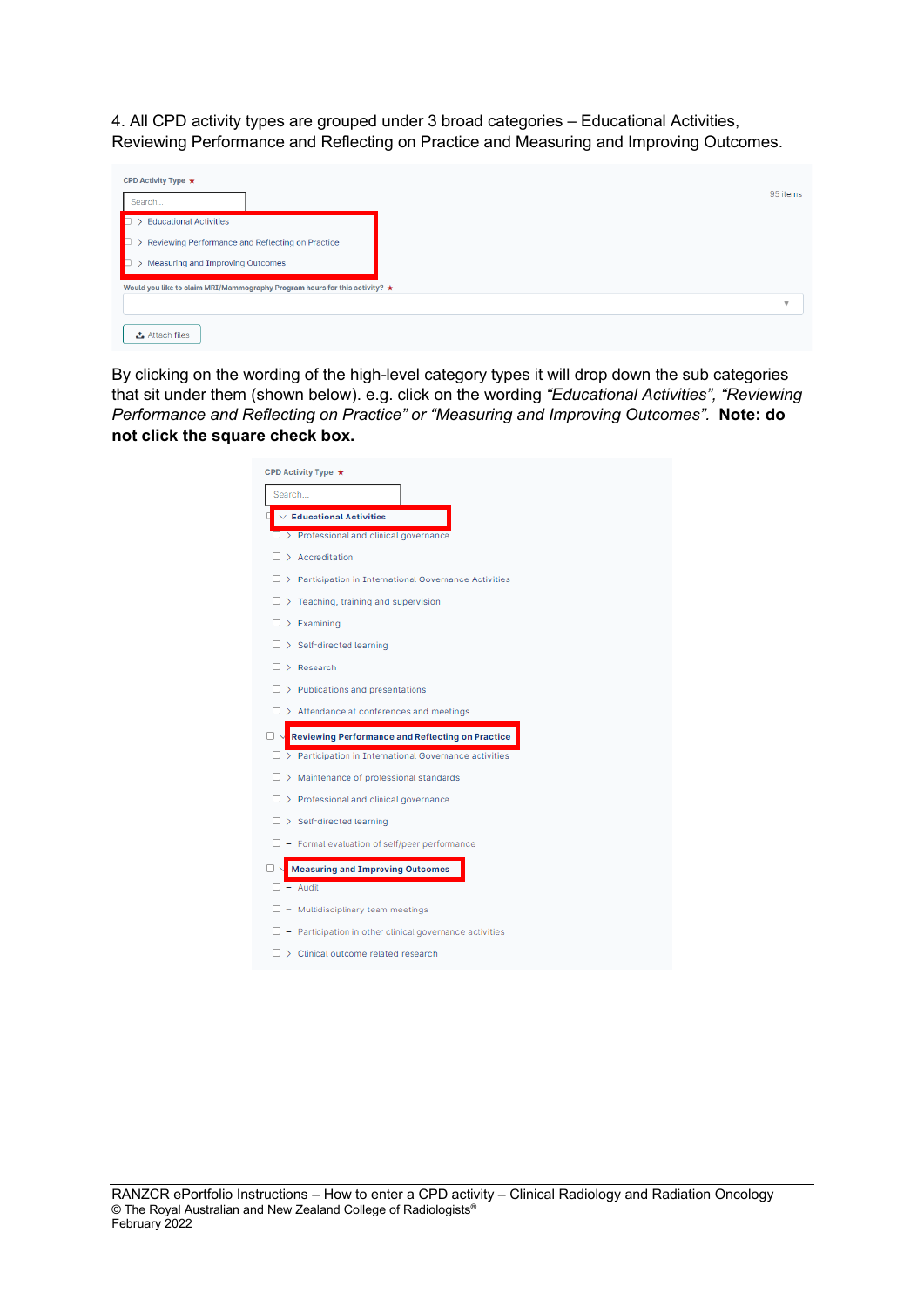From here, if you click on the wording of the sub groups that have appeared, you will find all activity types corresponding to the sub group.

Taking *"Educational Activities"* as an example, if I am wanting to record attendance at a conference, click on *"attendance at conference and meetings".* **Note: do not click the square check box.**

| CPD Activity Type $\star$                              |
|--------------------------------------------------------|
| Search                                                 |
| $\vee$ Educational Activities                          |
| > Professional and clinical governance                 |
| $\geq$ Accreditation                                   |
| > Participation in International Governance Activities |
| > Teaching, training and supervision<br>u              |
| $\geq$ Examining                                       |
| > Self-directed learning                               |
| Research<br>↘                                          |
| $\geq$ Publications and presentations                  |
| > Attendance at conferences and meetings               |

After choosing the sub category, the related CPD activity types are displayed (shown below) then select the activity type you are wanting to claim. For example, for attendance at a conference, select the square check box next to *"conference attendance"* and a tick in the box will appear.

| $\exists\vee\,$ Attendance at conferences and meetings              |
|---------------------------------------------------------------------|
| $\blacksquare$ - Conference attendance                              |
| $\Box$ - In-house educational or clinical meetings                  |
| $\Box$ - Medical professional courses                               |
| $\Box$ - Practical skills workshops                                 |
| $\Box$ - ASM principal scientific convener                          |
| $\Box$ - ASM co-convener                                            |
| $\Box$ - Reviewer of abstract for the ASM                           |
| $\Box$ - Member of ASM organising committee                         |
| $\Box$ - Session convener for ASM                                   |
| $\Box$ - Principal scientific convener of meeting (other than ASM)  |
| $\Box$ - Co-convener of meeting (other than ASM)                    |
| $\Box$ - Member of organising committee of meeting (other than ASM) |
| $\Box$ - Reviewer of abstract for meeting (other than ASM)          |
| $\Box$ - Session convener for meeting (other than ASM)              |
| $\Box$ - Formal peer review of manuscript                           |
| - Member of editorial board                                         |

 $\Box$  - Editor of journal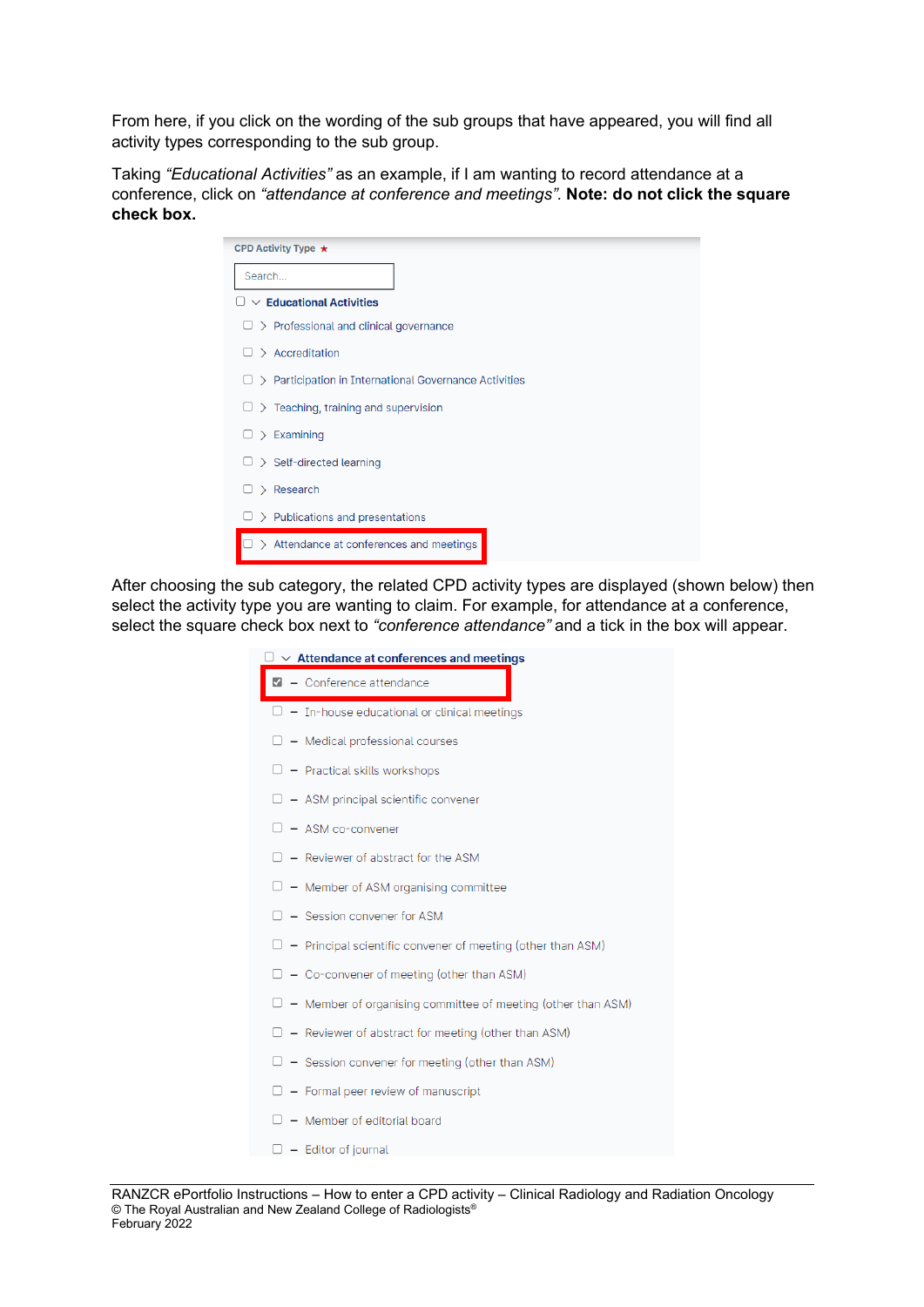Alternatively, you can use the search box to find the CPD activity you are wanting to record.

| CPD Activity Type $\star$                                 |  |
|-----------------------------------------------------------|--|
| Search                                                    |  |
| $\Box$ > Educational Activities                           |  |
| $\Box$ > Reviewing Performance and Reflecting on Practice |  |
| > Measuring and Improving Outcomes                        |  |

Using the example of attending a conference, if you type *"conference attendance"* in the search box, this will be displayed. Then click the square text box to select this activity type. You will also note that below the search result it shows the high-level category and sub category this activity sits under – Educational Activities > Attendance at Conferences and meetings

95 items

| CPD Activity Type $\star$                                       |  |
|-----------------------------------------------------------------|--|
| conference attendance                                           |  |
| $\Box$ - Conference attendance                                  |  |
| Educational Activities » Attendance at conferences and meetings |  |

If you are unsure what category the activity you are trying to claim sits under, please refer to the relevant CPD Handbook – [click here](https://www.ranzcr.com/doclink/2022-ranzcr-clinical-radiology-cpd-handbook/eyJ0eXAiOiJKV1QiLCJhbGciOiJIUzI1NiJ9.eyJzdWIiOiIyMDIyLXJhbnpjci1jbGluaWNhbC1yYWRpb2xvZ3ktY3BkLWhhbmRib29rIiwiaWF0IjoxNjQzODM3OTQxLCJleHAiOjE2NDM5MjQzNDF9.rzUIDQis_MxVbBEk3vWQ1H-a-rpUFkbbDXDrDPjcq9I) for Clinical Radiology or [click here](https://www.ranzcr.com/doclink/2022-ranzcr-radiation-oncology-cpd-handbook/eyJ0eXAiOiJKV1QiLCJhbGciOiJIUzI1NiJ9.eyJzdWIiOiIyMDIyLXJhbnpjci1yYWRpYXRpb24tb25jb2xvZ3ktY3BkLWhhbmRib29rIiwiaWF0IjoxNjQzODM3OTQxLCJleHAiOjE2NDM5MjQzNDF9.AIjkg6PV7LxaJwiLoanLOBZ9YF9wT2AAjWf_MdwcYJM) for Radiation Oncology.

**Tip: you can also search the drop-down lists for the activity you are looking for by clicking on the text to expand the lists. Only click the square check box when you are selecting an activity type rather than sub category.** 

5. Once a CPD activity is selected, scroll down and enter the number of hours you spent completing the CPD activity**. Note: for 60 minutes or 1 hour, type 1, for 30 mins type 0.5, for 15 mins type 0.25.**

| In the text field, please enter the number of hours you spent completing the CPD activity. |
|--------------------------------------------------------------------------------------------|
| Note: For 60 minutes, type 1. For 30 minutes, type 0.5. For 15 minutes, type 0.25.         |
| Conference attendance - number of hours: $\star$                                           |
|                                                                                            |

6. If you claim MRI/Mammography program hours, you can indicate which CPD activities you are claiming these hours for by selecting *'yes'* in the *"Would you like to claim MRI/Mammography program hours for this activity?"* field and type the number of hours in the corresponding field.

**Note: the sum of mammography and/or MRI hours cannot be greater than the total number of hours claimed for the activity** 

**Note: for 60 minutes or 1 hour, type 1, for 30 mins type 0.5, for 15 mins type 0.25.**

| Would you like to claim MRI/Mammography Program hours for this activity? $\star$                                                                                                                 |
|--------------------------------------------------------------------------------------------------------------------------------------------------------------------------------------------------|
| Yes<br>$\sim$                                                                                                                                                                                    |
| Please enter the MRI and/or Mammography specific points for this activity. Please note that the sum of these hours cannot be greater than the total number of<br>hours claimed for the activity. |
| MRI - number of hours                                                                                                                                                                            |
|                                                                                                                                                                                                  |
| Mammography - number of hours:                                                                                                                                                                   |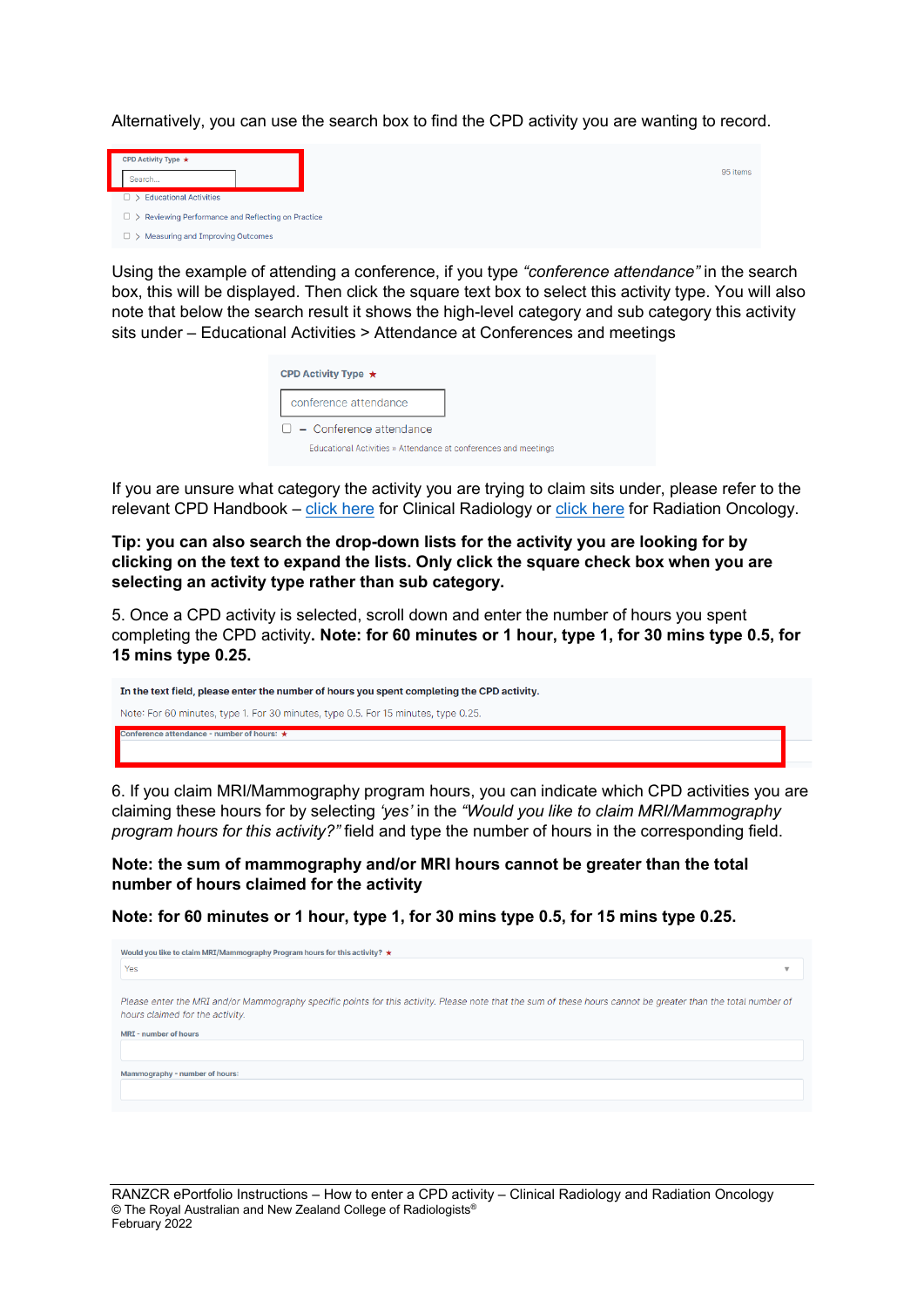7. At the end of the form, you can upload your evidence for the activity you are claiming by selecting the *"attach files*" button on the bottom left hand side of the page and attach the relevant file either by dragging and dropping the file in the indicated area, or click the grey shaded area to choose from your files on your device.

| <b>Evidence Required:</b>                                                                                                                                                                                   |  |  |  |  |
|-------------------------------------------------------------------------------------------------------------------------------------------------------------------------------------------------------------|--|--|--|--|
| • Certificate of attendance<br>Written confirmation of attendance from meeting organisers.<br><b>△</b> Attach files                                                                                         |  |  |  |  |
| The document you upload here will default to be shared with anyone that has permission to view your portfolio. If you require this to be private then please change the status<br>after upload is complete. |  |  |  |  |
| Drag and drop documents here or Click to select from your device                                                                                                                                            |  |  |  |  |
| Filter by docs/rotders names                                                                                                                                                                                |  |  |  |  |

Note: the examples of evidence required for the activity being claimed is shown. This is taken from the CPD handbook. Using the example of conference attendance, the evidence required includes: certificate of attendance or written confirmation of attendance (shown above).

8. After uploading your evidence, click the green *"submit"* button on the top right-hand corner of the screen

| New Clinical Radiology CPD Activity Form                                   | 16/2/2021 |                           | When you are fin | Submit |
|----------------------------------------------------------------------------|-----------|---------------------------|------------------|--------|
| Add tags Link to Overview of CPD Requirements                              |           |                           |                  |        |
| <b>Description (optional)</b>                                              |           |                           |                  |        |
|                                                                            |           |                           |                  |        |
| Activity Title ★                                                           |           |                           |                  |        |
|                                                                            |           |                           |                  |        |
| Completion Date *                                                          |           |                           |                  |        |
|                                                                            |           |                           |                  |        |
| Description of CPD Activity ★                                              |           |                           |                  |        |
| Describe the detail of the activity.                                       |           |                           |                  |        |
| CPD Activity Type ★                                                        |           |                           |                  |        |
| Search                                                                     |           | 95 items                  |                  |        |
| $\Box$ > Educational Activities                                            |           |                           |                  |        |
| $\Box$ > Reviewing Performance and Reflecting on Practice                  |           |                           |                  |        |
| □ > Measuring and Improving Outcomes                                       |           |                           |                  |        |
| Would you like to claim MRI/Mammography Program hours for this activity? ★ |           |                           |                  |        |
|                                                                            |           | $\boldsymbol{\mathrm{v}}$ |                  |        |
| <b>こ</b> Attach files                                                      |           |                           |                  |        |
|                                                                            |           |                           |                  |        |